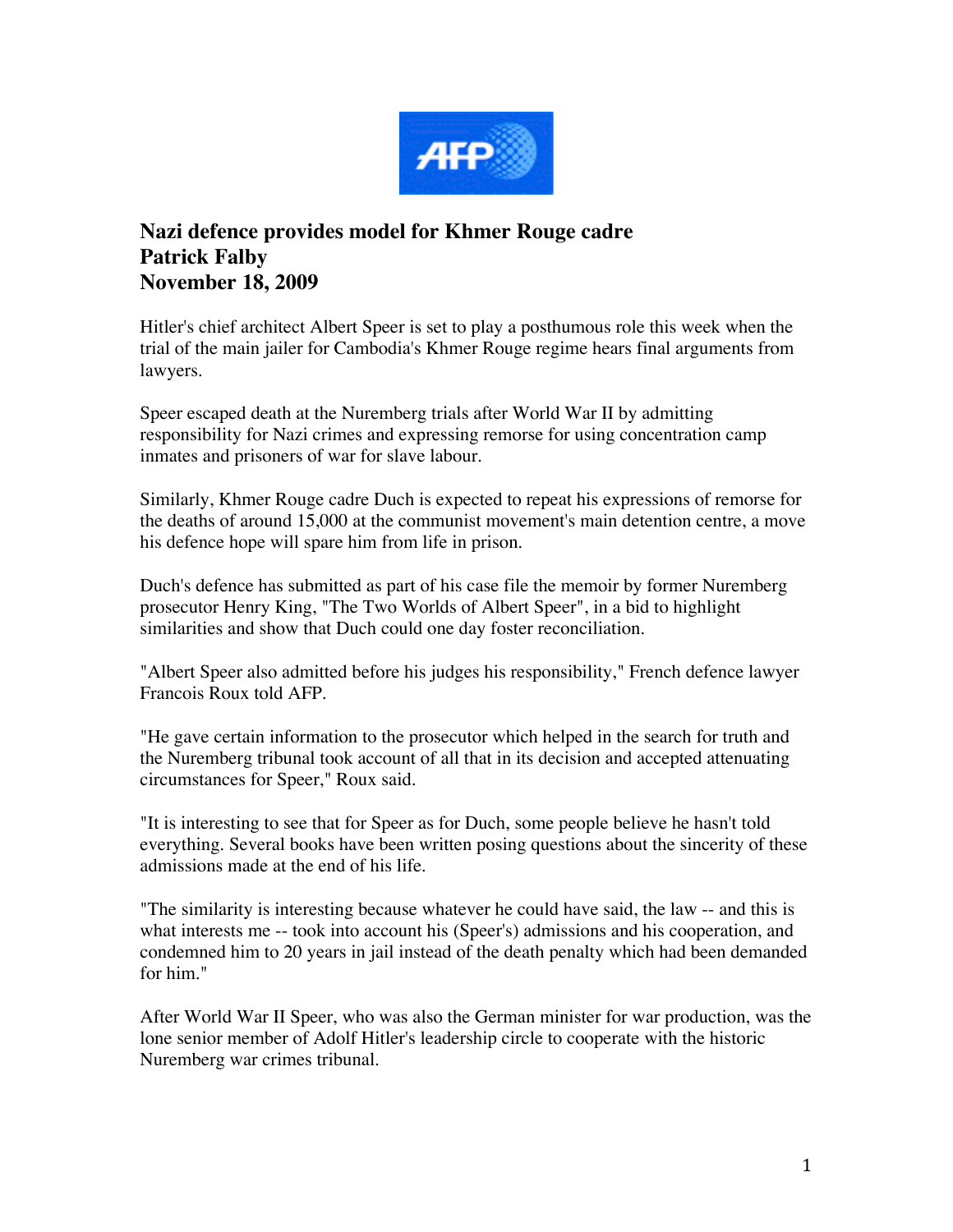Nuremberg prosecutor King, who visited Speer after his trial, wrote that the former Nazi who had once planned to build an imposing new capital for the Third Reich used the rest of his life to ponder his actions and seek redemption.

Sitting calmly in the dock, Duch has also largely cooperated at his own trial, explaining complicated documents and offering comments as officials traced how he oversaw Tuol Sleng prison with brutal efficiency.

Of the five former Khmer Rouge leaders currently being held in the purpose-built jail at Cambodia's UN-backed war crimes court, Duch is the only one who has admitted guilt for abuses committed by the regime.

"Duch has been coached and has performed well in his apology," said Youk Chhang, director of the Documentation Centre of Cambodia, which researches Khmer Rouge crimes.

Duch has also invited Khmer Rouge victims to visit him in jail.

But it is unclear if anyone will take up Duch's offer, and some say the comparison with Speer could backfire.

Like victims of Speer and the Nazis, many Cambodians say they do not believe Duch's apologies are genuine.

The former maths teacher has denied several allegations he personally tortured and killed Khmer Rouge prisoners, saying throughout proceedings that he feared for his life and his family, and acted under orders from superiors.

Likewise, Speer sought to distance himself from Hitler's policies.

"He (Speer) wasn't a total bloodless bureaucrat like he said," historian Peter Maguire, who has written books about Nuremberg and the Khmer Rouge, told AFP. "There were some ridiculous verdicts and that was one of them. Speer should have gotten the death penalty," Maguire said.

After Duch, the court also plans to try former Khmer Rouge ideologue Nuon Chea, head of state Khieu Samphan, foreign minister Ieng Sary and his wife, minister of social affairs Ieng Thirith.

Led by Pol Pot, who died in 1998, the Khmer Rouge emptied Cambodia's cities in a bid to forge a communist utopia, resulting in the deaths of up to two million people from starvation, overwork and torture.

Duch will have to wait until his verdict, expected early next year, to find out whether the comparison with Speer has worked.